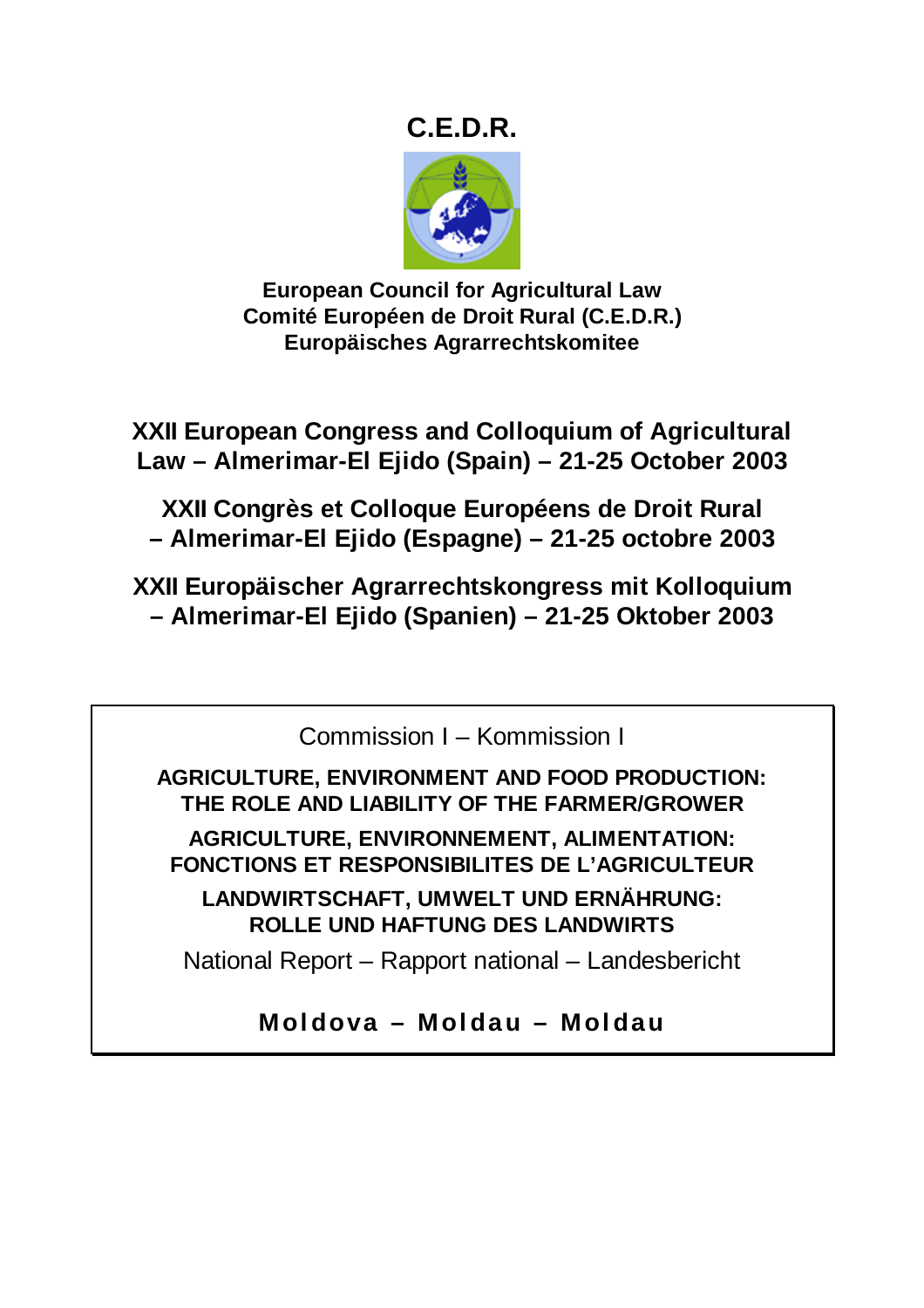## **Farmer Responsibility for the Condition of Natural Environment in the Republic of Moldova**

## **Elena Bivol, Valentin Ciubotaru**

.

The Republic of Moldova is a new country and it counts its existence since 1991. It its transition from a province of highly centralized totalitarian country with almost no private property to an independent country based on market economy and private property, the farming system was subject to radical change. The privatization of land that transformed the agricultural workers of state land into landowners has required very quick development of a new legal framework. The task was significant also due to the high share of agriculture in country's economics. In 1991 the share of agriculture in the Gross Domestic Product was 42 percent. As many as 34 percent of the population worked in agriculture, while disturbances in industry caused additional people to rely solely on agriculture for their subsistence.

In these difficult conditions the legal framework needed for the farmers, farmer activity and agriculture had to match two basic needs with contradictory tendencies. On the one hand, there was an urgent need to promote rapid development of the agricultural sector in order to improve country's economic indices and to counteract extreme pauperization of the population resulting from transition misbalances. On the other hand, the need to protect the natural resources from degradation was imperious, they being especially vulnerable in conditions of political, economic and social instability.

Thus, a number of laws were passed during this period in order to provide guidelines for both protection of the environment and for the promotion of farming activity in new conditions. Among the most important were the following: the Land Code, Law No. 828-XII of December 25, 1991, the Water Code, Law No. 1532-XII of June 22, 1993, the Law on Management of Land Property, Cadastre and Land Monitoring (1993), the Law on the Tax on Land, the Law on the Normative Price of Land No. 1308-XIII of July 25, 1997, the Law on Environmental Protection No. 1515-XII of June 16, 1993, the Law on Payment for Pollution of the Environment (1998), the Law on Expert Evaluation and the Evaluation of Impact on Environment No 851 of May 29, 1996, etc.

Additional laws bearing connection to farmers and farmer activity are as follows: the Law on Potable Water, No. 272-XIV of February 10, 1999, the Law on Air Protection No. 1422-XII of December 17, 1997, the Law on International Treaties of the Republic of Moldova No. 595-XIV of September 24, 1999, the Law on Green Spaces of Urban and Rural Localities No. 591-XIV of September 23, 1999, the Law on Plant Protection No. 612 of October 1, 1999, the Law on Tourism No. 798-XIV of February 11, 2000, the Law on Public Land Plots and their Borders No. 981-XIV of May 11, 2000, the Law on Access to Information No. 982-XIV of May 11, 2000, the Law on Amelioration and Afforestation of Degraded Land No. 1041-XIV of June 15, 2000, the Regulation on Cadastre of Natural Zones Protected by the State No. 414 of May 2, 2000, the Law on Natural Resources of June 19, 1997, the Law on Consumers' Right Protection No. 1453-XIII of May 25, 1993, etc.

These and other laws are complemented by a number of Regulations, Instructions, Guides prepared by the adequate authorities for the purpose of effective enforcement of the laws. The international standards in environmental protection adopted for use as national standards, such as the ISO 14000 series, along with the ecological audit, are also effective instruments for prevention of pollution and other types of soil degradation through farmer activity.

A very important provision of the legislation is included in Article 5 of the Land Code, which says: "The ecological protection of land plots has priority in relation to any other type of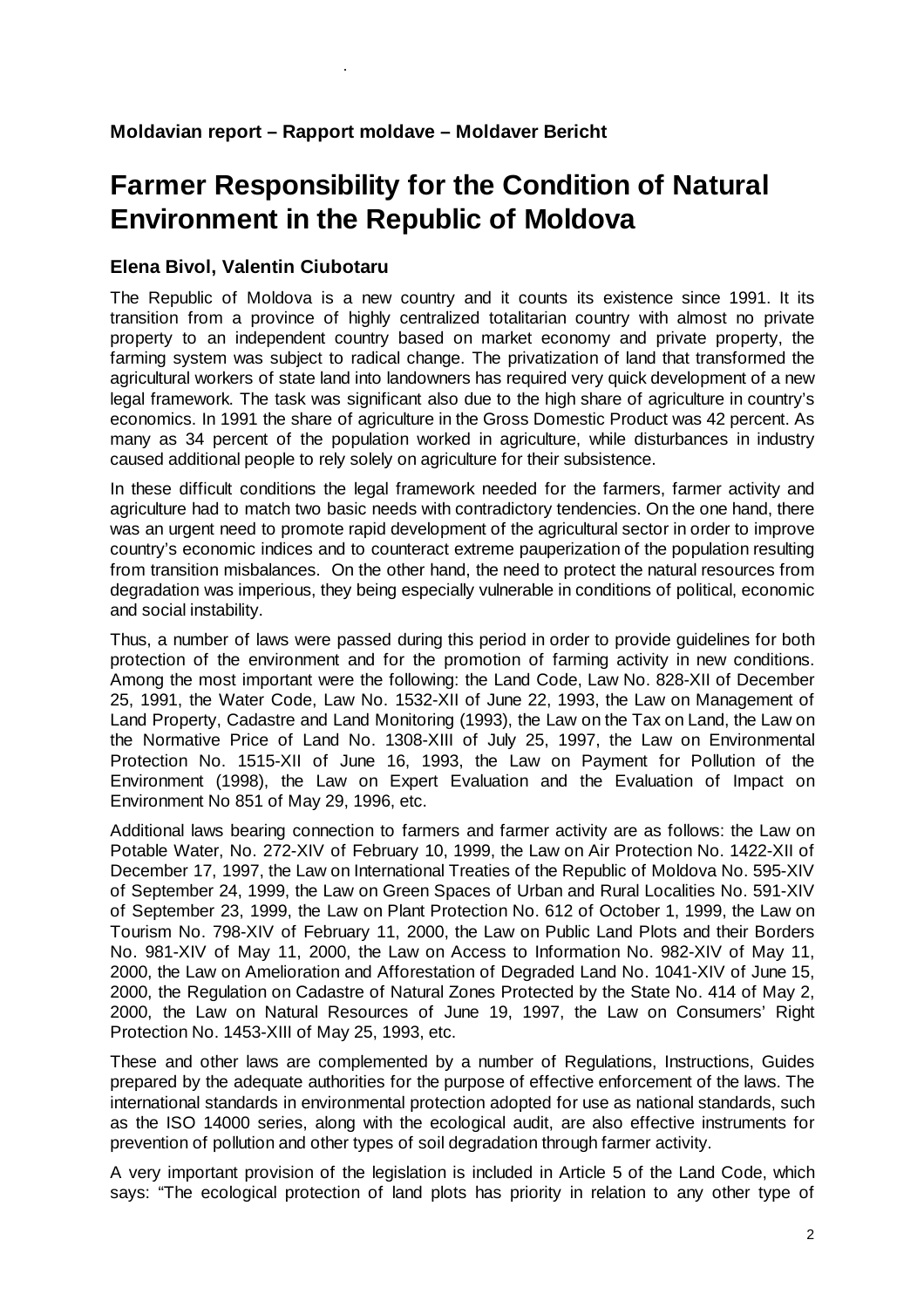activity". This priority is valid in respect to any type and any owner of land, including agricultural land and privately owned land.

.

The Land Code of the Republic of Moldova having very specific provisions as to the liability of landowners and land users in respect to the quality of the land, however, there is still a need for a code of good agricultural practices. This need is conditioned by the fact that many current landowners have no farming skills and knowledge having become farmers either through inheriting land from their parents, or undertaking farming activity upon becoming unemployed in the city. Moreover, many employees of ecological inspectorates and local public authorities, while entitled to ensure observance of land protection laws, do not have expertise in soil conservation actions in post privatization conditions with fragmented plots, bigger crop diversity, existence of a big number of land owners in each hydrographic basin, etc.

The existence of a code of good agricultural practices is also needed by young farmers, researchers and newly elected local officials (mayors, village council members) who may have no environmental protection, farming or agronomic backgrounds but who according to Article 10 of the Land Code need to exercise state control of the use and protection of land plots and in compliance with Article 4 of the Water Code need to exercise the state control over the use and protection of water. In compliance with Article 34 of the Law on Environmental Protection public authorities from the area of economics along with research institutions and environmental protection authorities are obliged to offer to the farmers non-polluting agricultural technologies based on the principles of ecologic agriculture, capable of assuring both the necessary amounts of production and their quality and the protection and amelioration of soils. They also have the responsibility for development of annual programmes for fighting soil erosion, flooding, bogging, salinisation, excessive drying, of land plots, along with actions for prevention of landslides.

While there are no specific norms dealing with civil liability of the farmers, the Article 3 of the Law on Environmental Protection says that one of the main principles for environmental protection is the "liability of all physical and legal persons for damage caused to the environment, the responsibility to prevent, limit and fight pollution, as well as to compensate damages caused to environment …", which implies the farmers along with other economic subjects or individual citizens. Article 32 of the same Law says the "the economic agents irrespective of the form of property are obliged to assure maximal saving of energy, water, to undertake actions for prevention of landslides, not to allow soil erosion, salinization, secondary bogging, compaction or pollution with mineral nutrients and pesticides, to observe the norms for application of mineral nutrients and pesticides in soil, to observe norms for application of chemicals in agriculture." The provision implies farmers, industrial companies, as well as individuals and it refers to all types of land, including agricultural land, residential spaces, leased public of private land, green spaces of cities, zones designated as environmental protection areas, private or public woodlands.

The liability of the farmer for inadequate use of his/her land is expressed in Article 23 of the Land Code, which says: "The right to use the land is withdrawn in case of... land exploitation by methods conductive to soil degradation, its chemical, radioactive and other type of pollution, to degradation of the ecological state, as well as in case of exploitation of irrigated land by methods conductive to land bogging, secondary salinization or appearance of erosion spots through irrigation". These provisions do not apply to land provided to the citizens for buildings of houses, auxiliary buildings and for near the house garden.

Another very important liability of the farmer is described in Article 24 of the Land Code which says: "In case the owner of agricultural land does not cultivate it and undertakes no actions for soil protection and amelioration, the local public authorities have the right to apply contravention sanctions and will sent him/her written summons about the fact". If the owner does not act as required in the provision above he/she will lose his/her ownership title over the land through court decision, court proceeding being initiated by the local authority. In such case the landowner is not entitled to any compensation.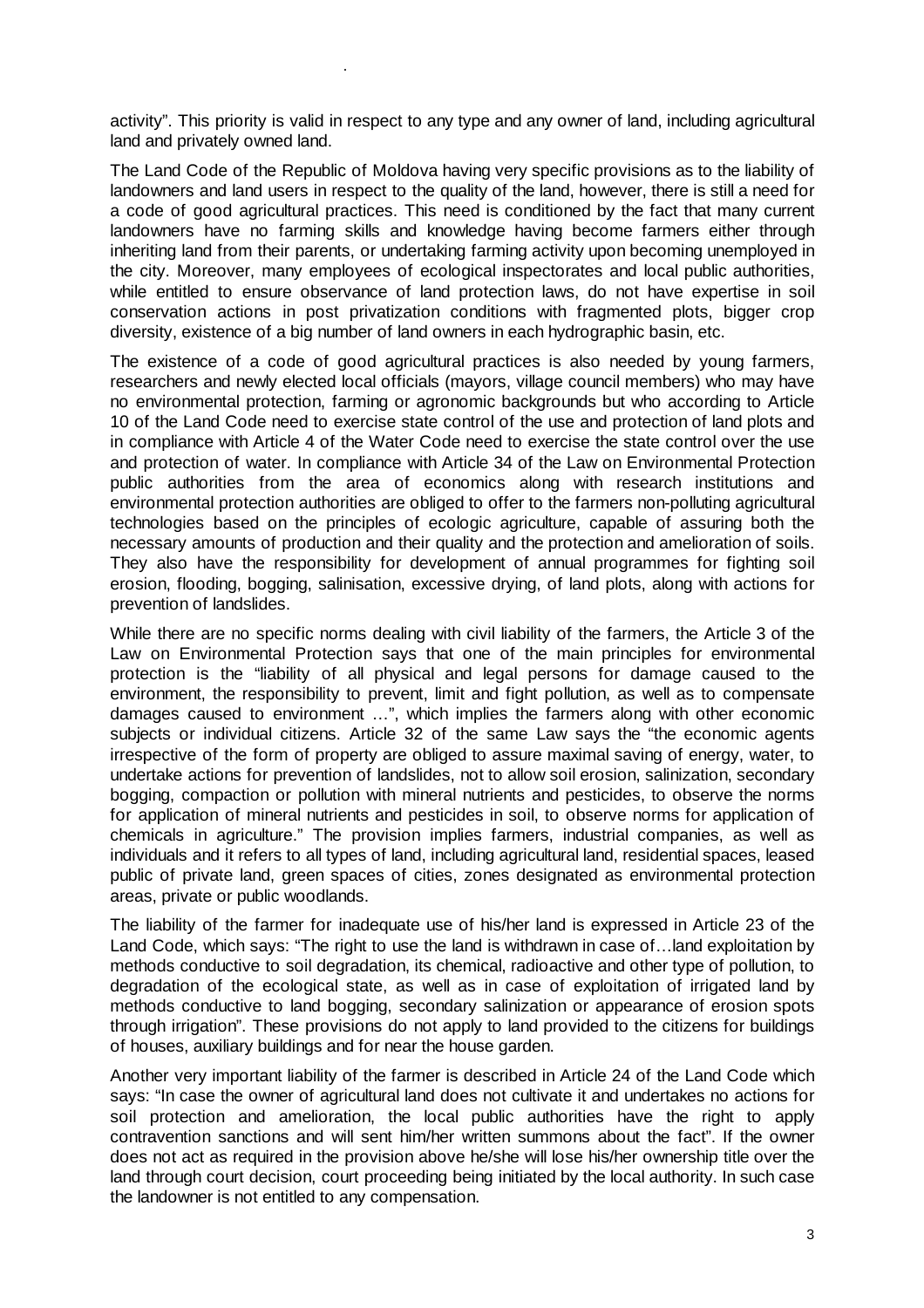In the same cases as described in the provision cited above the land user is devoid of the right to use the land for the same reasons as the land owner by court decision according to Article 25 of the Land code. The landowner, the local authorities or other affected parties may initiate court proceedings.

.

The legislation of the country does not have specific provisions about pollution of underground water by nitrates similar to the one stipulated in Directive 91/676/EEC of December 12, 1991. However, the stipulation about the need for observance of environmental protection rules in application of mineral nutrients (inadequate use of which may conduct to nitrate pollution) exists in the Land Code, the Law for Environmental Protection and Water Code. More specifically, application of agricultural chemicals including mineral nutrients is forbidden in river and lake protection zones, into water sources and natural reserves. Where it is allowed, the admissible norms stated should be observed. Article 94 of the Water Code states liability of all physical and legal persons for water pollution with mineral nutrients and toxic substances. The warehouses for agricultural chemicals and the premises for preparation of their solutions are forbidden as well in the abovementioned zones. The Directive is very important for the conditions of Moldova, where polluted water exists in many places and may conduct to further pollution.

In case there are suspicions or facts about possible pollution any company, institution or organization irrespective of function or type of property may be subjected to an ecological audit which may be initiated by environmental protection agencies or local authorities, nongovernmental organizations, citizens, etc. The procedure of the audit is described in the Regulation on Ecological Audit approved by the Resolution of the Government No. 395 of April 8, 1998. While clearly the Regulation is oriented towards industrial enterprises, any animal or bird growth farm would fall under its jurisdiction, since any ecological audit needs to study the impact on water, soil, air, along with other parameters as noise, vibration, smell, etc.

Prevention of soil and water pollution is paid additional attention through the Regulation on the Evaluation of the Impact on Environment, which is an annex of the Law on Expert Evaluation and Evaluation of Impact on Environment, providing a list of enterprises and activities that need the evaluation of impact on environment prior to planning and blueprinting works. The activities or enterprises related to farming which require the impact evaluation on environment are: creation of agricultural-industrial farms for growth of bovines, porcine, ovine and birds, industrial orchards and vineyards with area over 500 hectares, systems for irrigation and land reclaiming for areas of 1000 and 100 hectares, respectively, as well as greenhouse farms with greenhouse area over 24 hectares.

Diffuse pollution of soil and water within the country is common, through agricultural activity, industrial activity, waste disposal activities, services, such as, car servicing and fuelling, inadequate storage of agricultural chemicals, however, no regulation regarding diffuse contamination exists. Mainly, diffuse pollution is caused by a combination of factors, including lack of adequate waste disposal premises for medicinal waste, small capacity or bad state of repair of water purification plants in factories, old equipment in many fuelling stations, very old agricultural equipment and equipment of processing industry, etc. The fact that no special law on diffuse contamination exists allows for some sources of pollution to be overlooked, unless an ecological audit had been initiated, which needs to examine all the aspect of the case in interconnection. Another law, which may prevent or curb diffuse contamination, is the Law on Production and Domestic Waste No. 1347, of October 9, 1997. The law states the responsibility of companies and physical persons for primary accounting of any waste, including highly toxic and dangerous waste, resulting from any type of production activity.

A special standard was developed (GOST 17.1.3.11-84) prescribing the rules for storage of mineral nutrients and disposal of packaging material. In addition, there is also a special Hygienic Regulation (adopted in 1996) controlling the protection of shallow wells and springs, which are the main water source for village people in Moldova.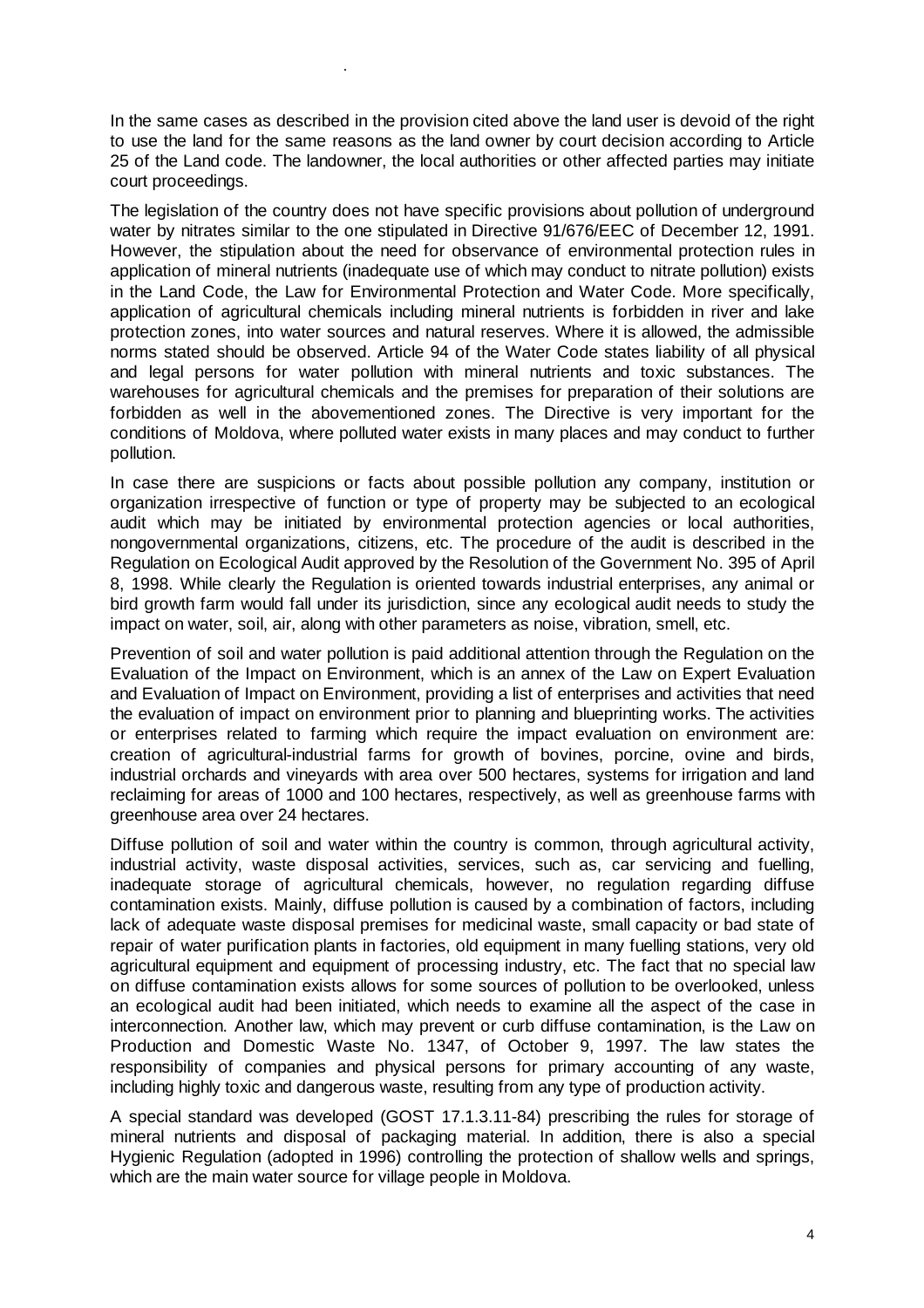The Republic of Moldova being a European country, its people opted for integration into the European Union. While the process of actual integration may take a long time, the preparation for harmonization of Moldovan legislation to the European Union one has started initially through expert evaluation of the most important law drafts by European Union experts, while currently, a plan exists to create working groups comprising staff of the Ministry of Ecology, Building and Territory Development, as well as individual experts in order to bring Moldovan legislation closer to the European Union one, especially in the area of land, water protection and air protection, waste management, environmental protection, chemicals and genetically modified organisms, etc. It is specified that the working groups will develop a strategy for legislation harmonization, approve a schedule for enacting the harmonized version of laws, work for the development of new laws in compliance with the European Union legislation. In the framework of the project "Preparatory EU Approximation Work of the Republic of Moldova in Integrated Pollution Prevention Control and Waste Management" the Republic of Moldova has prepared a strategy for adjusting existing legislation to several EU Directive, including Waste Framework Directive (75/442/EEC), Hazardous Waste Directive (91/689/EEC), Directive on Incineration of Waste (2000/76/EC), Landfill of Waste Directive (1999/31/EC) and Disposal of PCB/PCTs Directive (96/59/EC). Several UE directives referring to the air sector was also approved for harmonization.

The general principles on which the legislation related to farmer activity is based are as follows:

- The environmental protection is a national priority and an essential element of the political and economic policies of the state,
- Priority of human health and welfare as opposed to other objectives of the natural resources utilization,
- Protection of the natural factors of the environment through rational use of resources for the benefit of current and future generations,
- People's participation in the activity for environmental protection and amelioration,
- Interdiction of pollution,
- The principle "the polluter pays".

.

All categories of legal documents referring to the farmer activity and environment need to take into consideration these principles. The strategy towards higher focus on prevention of pollution adopted by the Moldovan legislation makes for wide application of economic tools, such as promotion of non-polluting technologies, management of materials with prevention of losses, including losses of waste materials, payment for damage to environment, as well as promotion of works for environmental protection works.

Article 75 of the Law on Environmental Protection forbids the storage of mineral nutrients and pesticides in unauthorized places, as well as their application in zones with special protection status. It also forbids the treatment of seeds with chemicals in sites not specifically designed for such activity. The application of pesticides during flowering of crops pollinated by insects is also forbidden. The traces of toxic chemicals and pesticides in soil, water, fodder and food of vegetal or animal origin are not allowed beyond maximal limits.

The soil management policy of the state is based on two principles described in Article 33 or the Law on Environmental Protection: 1. Recognition of the fact that the maintenance of the natural resources, biodiversity, rural and cultural landscapes is as important as production of foodstuffs and obtaining profit from agriculture and 2. Promotion of sustainable agriculture with limited application of mineral nutrients and pesticides, use of ecologically harmless technologies, restoration and maintenance of the ecological balance.

Within agricultural lands there are no special zones designated as vulnerable as regards to application of chemicals. It is only within state protected areas that the application of pesticides is forbidden or it is allowed only in specific cases under special license. However,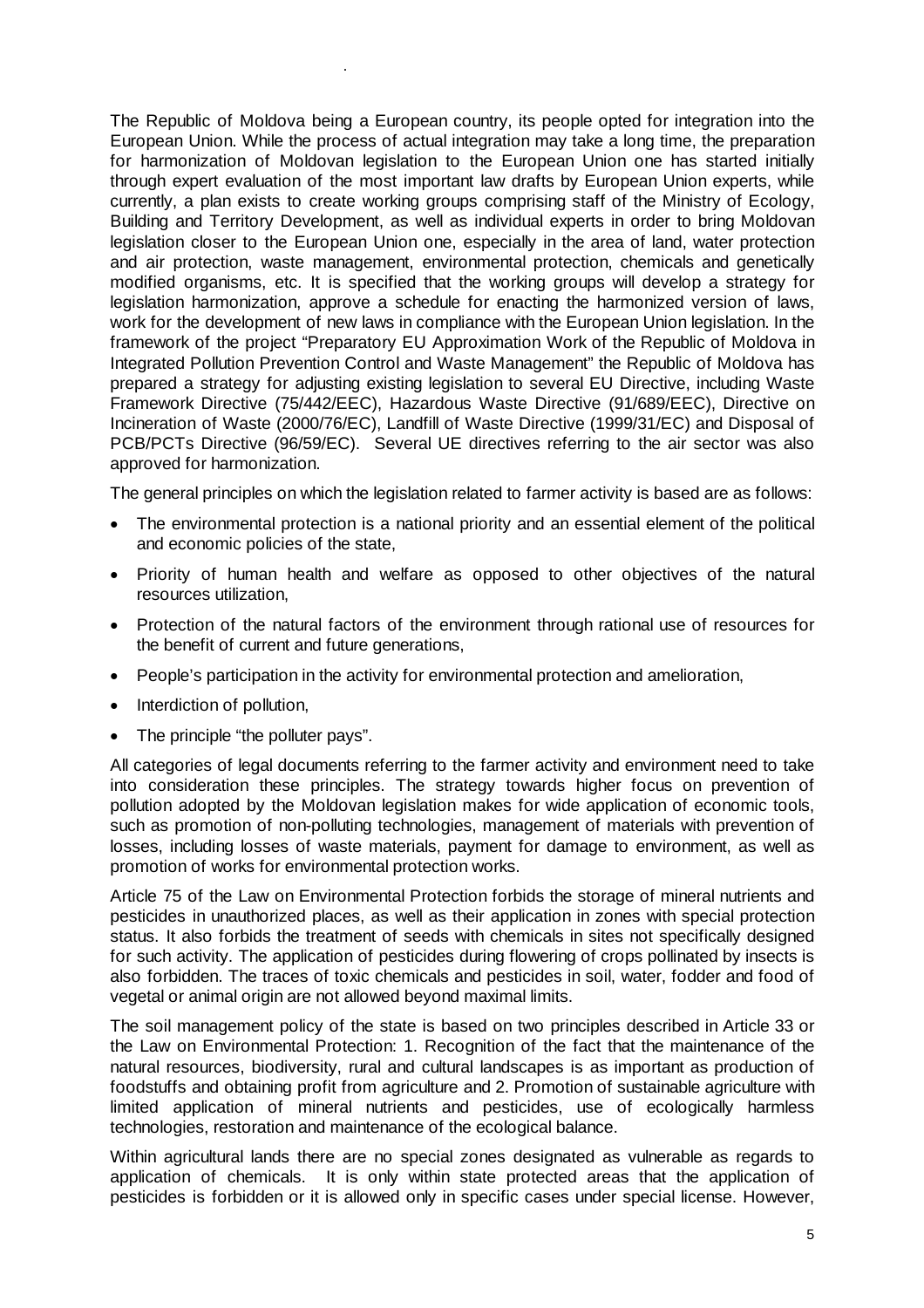due to intensive use of chemicals of different type in the past both on public and private land there are zones where the admissible limits for certain chemicals are exceeding the maximum admissible limits. These zones might be qualified as vulnerable.

.

During land privatization no chemical analyses of soils were made due to the lack of funds, the quality of the soils being assumed to be equal to the old available data (some of the data being as old as to date 20-25 years prior to privatization date). For such zones there is need for a special norms. Their lack may conduct to pollution beyond any possibility for recuperation. However, at least for the private land the belief is that the owners of vulnerable zones will follow common sense and not allow pollution that might lead to decrease of land productivity and land value. The situation is more complicated in cases where such land has been leased under longterm contract (15-25 years) with no such incentive.

Other type of vulnerable zones may be considered the formerly humid zones, which were transformed into agricultural lands. While there are no specific provisions of the law declaring these zones vulnerable, the Law on Protection Zones of Rivers and Lakes of 1995 forbids agricultural activity and pasturing in such zones. However, due to low standards of life of the rural population during transition period this law is frequently violated through illegal cultivation of arable crops in these areas and pasturing of cattle. In order to avoid these trends managerial plans were prepared by NGO Biotica with the support of the Ministry of Environmental Protection, the state agency "Moldsilva" Ecological Inspectorates Causeni and Stefan-Voda and the local authorities. for the zones of the floodable plain of Dniester between villages Olanesti and Cromcaz where economic activity is allowed, and for the river protection zone Purcari-Cromcaz,. so as to improve productivity, thus making unnecessary the law violation in the protected zones. These activities are a precursor for a plan to establish a national park on Lower Dniester, thus creating more adequate conditions for the protection of the zones.

The farmers and other land users are allowed to use mineral nutrients and plant protection chemicals on agricultural lands. However, not any chemical is allowed. In compliance with Law on Harmful Products and Substances of October 16, 1997, the Ministry of Agriculture compiles a List of substances and products for chemical and biological plant protection as well as growth stimulators that needs to be approved by a special National Commission. The same Ministry has the responsibility to check the concentration of mineral nutrients in soil, fodder, vegetal and animal agricultural products through a network of laboratories. The Sanitary-Hygienic Standards on Maximal Permissible Concentrations, Indicative Safe Exposure Levels, Indicative Permissible Quantity, The Sanitary-Hygienic Regulation on Storage, Neutralization, Use and Burying of Toxic Substances and Waste are also of considerable importance for prevention and control of agricultural land and agricultural products pollution

For each of the agricultural chemicals admitted for use in the country there are special norms as to the quantity to be used per hectare. In case the admissible norms for use of chemicals are exceeded the respective persons are guilty of administrative infringements. Article 52 of the Code on Administrative Infringements deals with cases of land legislation violations. In case of agricultural land pollution with chemicals and radioactive substances citizens pay a penalty equal to five minimal salaries and officials representing companies – up to ten minimal salaries, which is argued to be a very low penalty by environmental protection organizations. Also infringements are the destruction of the fertile layer, non-application of actions for prevention of soil erosion or other degradation processes, not undertaking actions for soil quality improvement. The same penalty applies as in case of pollution.

Other administrative infringements applicable to farmers are the violation of the established procedures and rules for trial and adaptation of vineyard varieties, for sale of vineyard nursery products, for creation of new vineyards, for clearing of old vineyards. A penalty of up to two minimal salaries is imposed for not undertaking actions for destroying weeds.

In order to avoid soil and water pollution a law was adopted "On allotting Licenses for Certain Types of Activity (Law No. 332-XIV of March 26, 1999) which provides for the need to apply for the license for the following agricultural activities: production of nursery material for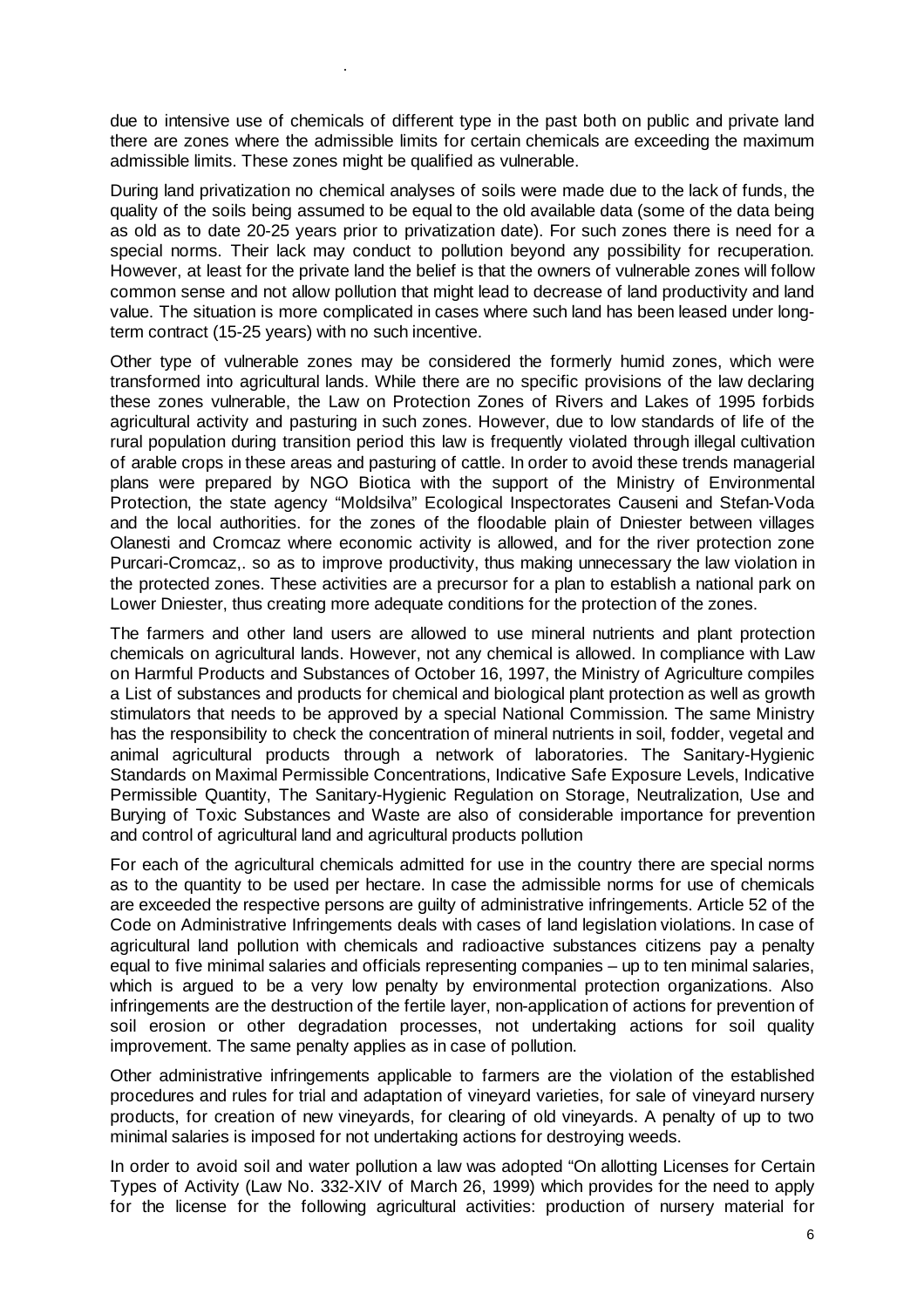orchards and vineyards, production of seeds, production of animals for reproduction and sale, veterinary services, production, import and sale of agricultural chemicals, biological preparations and growth stimulators, production, storage and sale of tobacco and alcoholic beverages. The Ministry of Agriculture and Processing Industry provides licenses for such activity. The Ministry of Ecology, Building and Territory Development, has the right to provide license in the following areas related to farming activity: use and processing of waste, use of natural resources, collection and sale of spontaneously growing plants, including medicinal ones, catching of small animals, fishing in natural water resources.

.

The above-described Law controls the type of activity, conditions for its exercise, the rights and liabilities of the license owner. The licenses are approved by special commissions that have further responsibility for the control of the activity allowed through provision of license. The terms of the license state the amounts of noxious substances authorized for emission into the environment, the method for their collection, storage, emission, and the amounts to be paid for the pollution of the environment. Within the limits covered by the license there is no additional liability for farmers.

Certain types of farmer activity are allowed in protected zones as prescribed by the Law on the Fund of Natural Territories Protected by the State, of July 16, 1998 with jurisdiction over scientific reserves, national parks, nature monuments, nature reserves, landscape reserves, resource reserves, as well as botanical gardens, dendrological gardens, monuments of horticultural art and zoological gardens. For example in compliance with Article 26 of the Law in certain zones of scientific reserves pasturing and hay cutting activity is allowed according to prescribed technology. The introduction of any mineral nutrients, herbicides, pesticides and other chemicals is forbidden along with collection of plants and animals, introduction of new species, burning of grass and cane, entertainment activities.

In National Parks in compliance with Article 34 of the same Law, farmer activity is allowed in certain zones of the park, namely cultivation of crops traditional for the region, using biological methods of plant protection. Agricultural chemicals are allowed in strict adherence with prescribed norms.

All protected zones, according to Article 85 of the same Law, have buffer zones around them, which may belong to private or corporate landowners. Traditional farming activity is allowed in such zones only insomuch as it does not conduct to dramatic changes of natural processes.

Although the farmer in Moldova has the responsibility not to allow the pollution of the water and land, there are no specific provisions in the Law for Payment for the Pollution of the Environment related to the pollution of water and soil through farming activity. However, Article 2 of the law states that any physical or legal person undertaking activity which conducts to the pollution of the environment are subjects of the law. Thus, theoretically any farmer who has applied pesticides in excess of the norms, or who has admitted soil loss with high amounts of mineral nutrients in the neighboring rivulet has liability in compliance with the law. In reality no such cases were registered in the Republic of Moldova

Although the legislative framework of farming activity in the Republic of Moldova is satisfactory and it is continuously improving, the knowledge of laws by the population and their enforcement of laws is still at a low level due to the low enforcement capacity of the authorities, reluctance of authorities to enforce laws which will diminish the subsistence capacity of rural families, the insufficient public funds for ecological training and education, high quality extension services, physical infrastructure for control and monitoring works. Another important aspect is that the legislative framework tends to be more prohibitive than promoting, with few effective economic tools to encourage cleaner agriculture in harmony with the environment.